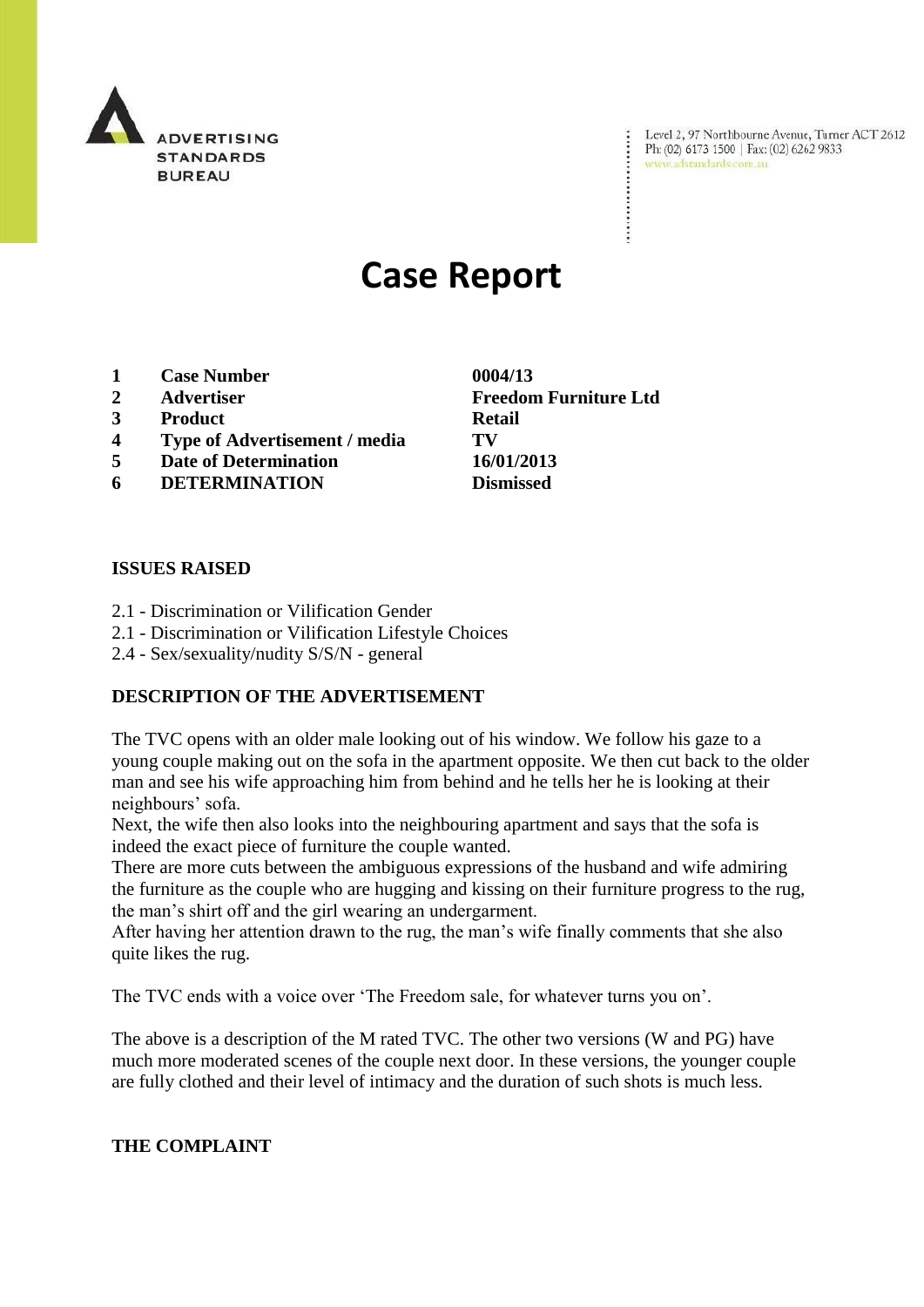A sample of comments which the complainant/s made regarding this advertisement included the following:

*The Freedom ad that was shown this morning featuring an older couple peering in on a younger couple on the pretence they are checking out the sofa and rug is inappropriate or morning TV. Our kids are over exposed to sexualised content and it is in the media. If this ad must be shown surely it can be late at night. Eventually your kids outgrow ABC TV but we should be able to watch morning shows without blatantly obvious sexually suggestive content.*

*It is offensive because do they really need to be that graphic to sell furniture? The ad is been shown at the time the children"s movies are still on. I have also seen it in Channel Ten when the Simpsons are on.*

*Not only were the theme and 'tagline' entirely inappropriate, but the fact that there were younger family members present while the advertisement was being shown makes it worse. I was given absolutely no prior warning as to the following content and this is also unacceptable.*

*It was far too sexually suggestive bordering on explicit. My husband and I do not wish to be confronted with such inappropriate and sexual content at all, let alone repeatedly and without prior warning or consent. Very indecent.*

# **THE ADVERTISER'S RESPONSE**

Comments which the advertiser made in response to the complainant/s regarding this advertisement include the following:

*We are writing in response to your letters dated 3 January 2013 and 7 January 2013, detailing the complaints concerning the Freedom TVC "Whatever Turns You On".*

*We note the CAD reference numbers and ratings for the three versions of the TVC are:*

*· 15 second TVC – CAD reference number MX0OYOA, W rating.*

*· 30 second TVC – CAD reference number PX0OZROA, PG rating.*

*· 30 second TVC – CAD reference number WX0P0ROA, M rating.*

*Our comments in relation to the complaints*

*The AANA Code of Ethics* 

*We note that the complaints have been made under Section 2 of the AANA Code of Ethics (the "Code").* 

*As you have set out on page 4 of your letter dated 3 January 2013, and page 3 of your subsequent letter dated 7 January 2013, the specific issues raised relate to:*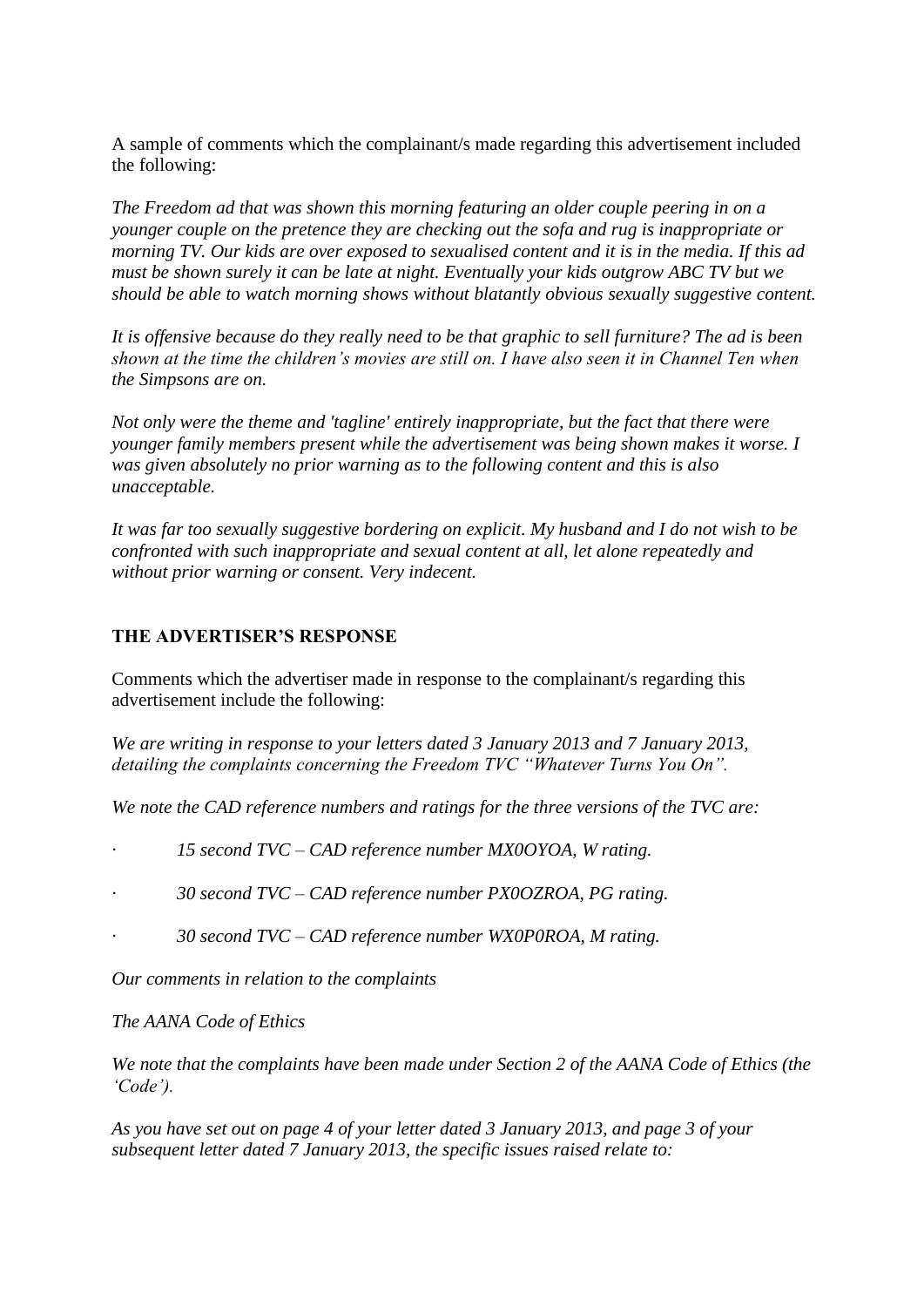- *· Section 2.1 - discrimination or vilification gender;*
- *· Section 2.1 - discrimination or vilification lifestyle choices;*
- *· Section 2.4 - Sex/sexuality/nudity S/S/N - general.*

*The following are extracts of the above sections from the Code.*

#### *Section 2.1:*

*"Advertising and Marketing Communications shall not portray people or depict material in a way which discriminates against or vilifies a person or section of the community on account of race, ethnicity, nationality, gender, age, sexual preference, religion, disability, mental illness or political belief."*

*Section 2.4:*

*"Advertising or Marketing Communications shall treat sex, sexuality and nudity with sensitivity to the relevant audience".*

*Also relevant is the definition of Prevailing Community Standards.* 

*"Prevailing Community Standards means the community standards determined by the Board as those prevailing at the relevant time in relation to Advertising or Marketing Communications. Prevailing Community Standards apply to clauses 2.1 – 2.6 below. The determination by the Board shall have regard to Practice Notes published by AANA and any research conducted by the Advertising Standards Bureau."*

*We submit the following response to the complaints.*

*Lead arguments – Sections 2.1 and 2.4*

*The basis of most of the complaints is that the TVC is inappropriate for display in time periods when children are watching television. As you will see in more detail below, we do not believe that we are in breach of the Code because:*

We created special PG and W versions of the TVC, in addition to the M TVC.

*· We worked extensively with FreeTV (CAD) and adjusted the TVCs in accordance with feedback provided by CAD prior to the TVCs receiving the ratings issued by CAD.* 

*· We undertook steps to ensure that all TVCs were run within the correct timeslots and programming classifications.* 

*· All TVCs were run within the correct timeslots and programming classifications. Please see enclosed the slot schedule provided to us by Carat for your reference.* 

*· The target audience of the TVCs are not children, as children do not buy our*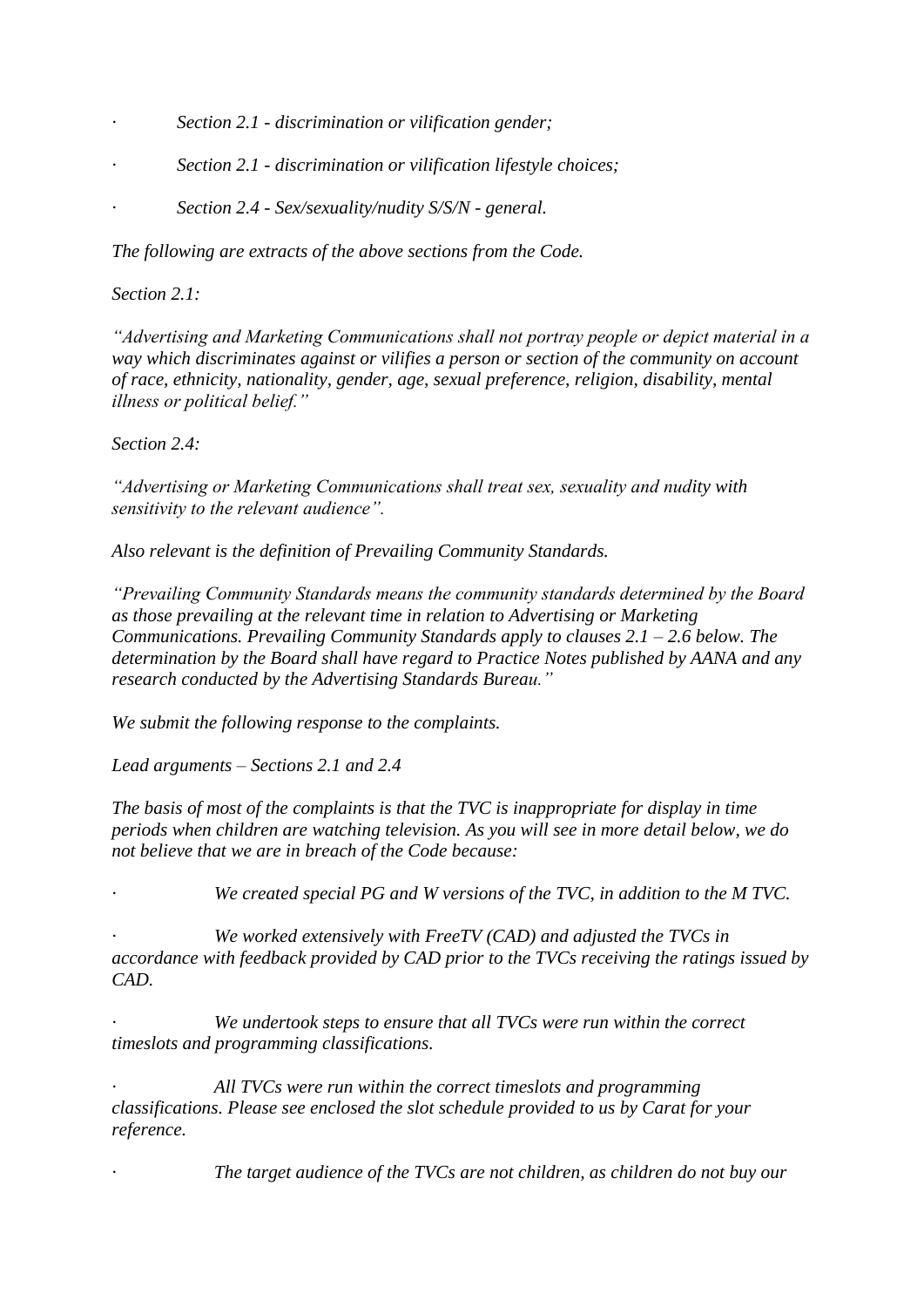*products. Rather, the audience is all adults aged between 18 and 64.* 

*We submit that the other complaints in regards to our TVC portraying people in a discriminatory way or in a way that could vilify them sits ill with the prevailing community standards of any reasonable and tolerant viewer. The suggestion that this TVC is ageist or vilifying is, with respect, simply unsustainable set against current drama on television programme. Considered in the context of literature in general from Shakespeare, to Dickens, to Hemingway we find these complaints to not be credible on any measure.*

*We can elaborate on this refutation if you so request but feel that these particular Section 2.1 complaints are demonstrably weak and do not justify an exhaustive response.*

# *Use of humour*

*Our TVC has been the subject of complaint that it is inappropriate, offensive, degrading and distasteful. We disagree and contend that the TVCs display instead a sophisticated dry humour which is highly amusing to many in the community and especially the demographic which is being targeted by Freedom. To complain that they are "inappropriate, offensive, degrading and distasteful" is intolerant of prevailing community standards.*

*The essence of the TVCs" pitch is the joke of the older couple being oblivious to the youthful antics of the couple on the sofa. The sexual element of two people smooching is merely part of the joke and not the joke itself. It is therefore not the ultimate point of interest for the audience rather it is whether or not the husband will be mistakenly "caught out" by his wife. We respectfully submit this is a critical distinction to be considered. The wife then goes on to reinforce the humour to also admire the rug as well.*

*This TVC is a clever, harmless play on human behaviour, having a valid edginess, which is required for any advertisement to cut through the media noise in the market place.* 

*Prevailing community standards*

*It is noted by the Australian Standards Bureau itself in its Practice Note on sexuality that there is an obligation on the Australian Standards Bureau to be tolerant to prevailing community standards and the Code states that prevailing community standards apply to Sections 2.1 and 2.4 of the Code.* 

*On that basis we think it is clear such standards would render this TVC as decidedly tame when compared to accessible drama and documentary content. In this regard please see, for example, the acclaimed HBO series "Magic City" recently shown on the Ten Network and Foxtel where scenes of explicit sexual acts including masturbation, sodomy, graphic full frontal nudity and language are in all episodes.* 

*The record will show we have been sensitive to social mores by creating three (3) different versions of the TVC appropriate to various programming classifications, and ensuring the TVCs are shown in the relevant timeslots.*

#### *Fashion exemption*

 *AANA Practice Notes also confirm that discreet portrayal of sexuality and nudity is*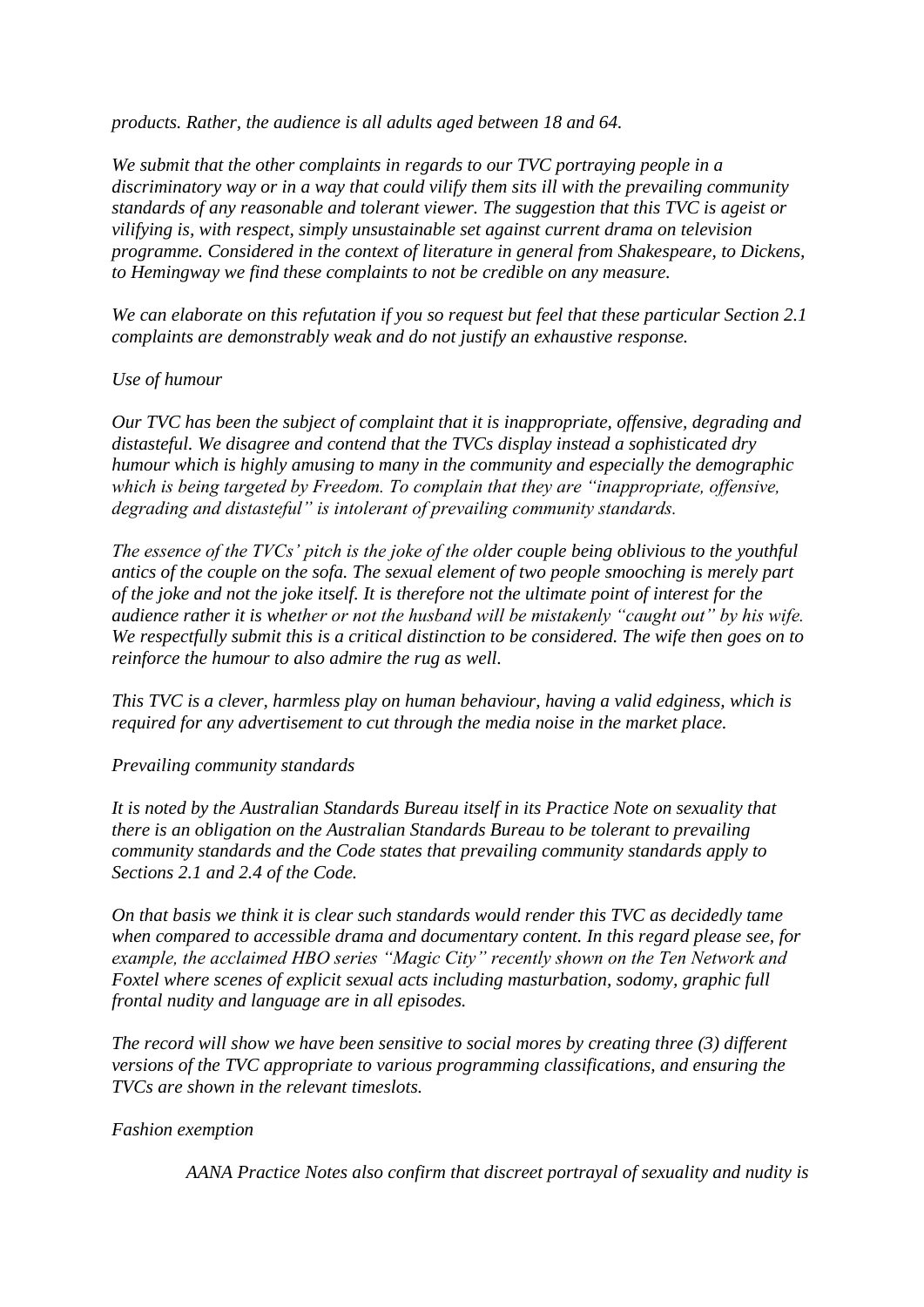*generally permissible in an appropriate context (and the examples of toiletries and fashion are provided).* 

 *On that basis we submit that our furniture products are analogous to fashionable clothes. Freedom Furniture is not a general bulk retailer of family furniture but rather has always been promoted as a purveyor of stylish, high-fashion furniture with a prominent design element in products it sells. We submit that if it is acceptable to have discreet portrayal of sexuality in a fashion advertisement, this should also be acceptable in a fashionable furniture TVC.*

#### *Relevant audience*

*We maintain that the relevant audience for the purposes of Section 2.4 is the furniture buying audience. This audience is adults who have residences and can afford to furnish them. Four audience categories were chosen strategically for this campaign. They included Trend Seekers, Style Indulgers, Guidance Seekers and Haven Makers. The age groups of these categories are all between 18 and 64, clarifying that adults are the relevant audience.*

*A number of the complainants allege that the sexual content in the advertisement was inappropriate and overly suggestive for children.* 

*We share the view that the extended version of the TVC is inappropriate for a child audience. The "Code for Advertising and Marketing and Communications to Children" is not directly applicable in our scenario because children are not the audience of the TVC but we recognise that the Board may consider the broader audience (as mentioned in the Practice Notes).* 

*M&C Saatchi and Carat genuinely put in every effort during programming negotiations to ensure children were not subjected to the M rated TVC.*

*Three (3) different rated versions of this TVC were made (W, PG and M) to comply with different time slots, keeping in mind the need to make the sexual connotations appropriate to community standards of the audiences watching at the time.* 

*Advice was sought from CAD at every stage of the production process – scripting, storyboarding, finalising TVCs, and particular attention was paid at the time of shooting to ensure the level of sexual interaction would comply with the usual imagery in TV shows with corresponding ratings. There is no sex in this TVC and there is no nudity (noting that the naked chest of a man is not generally seen as "nude") in any version other that the fact the girl in the M version is seen wearing a brassiere undergarment (fully clothed elsewhere).* 

*We instructed Carat to restrict viewing of the M rated TVC to after 9pm and to only play the PG rated TVC in PG rated shows. The W and PG rated TVC that was viewed by children did not contravene prevailing community standards as the kissing was significantly edited and abbreviated and there was no nudity. The content of this TVC is also of little interest to children and is likely to go unnoticed by most, as they are not engaged by the product or the people.*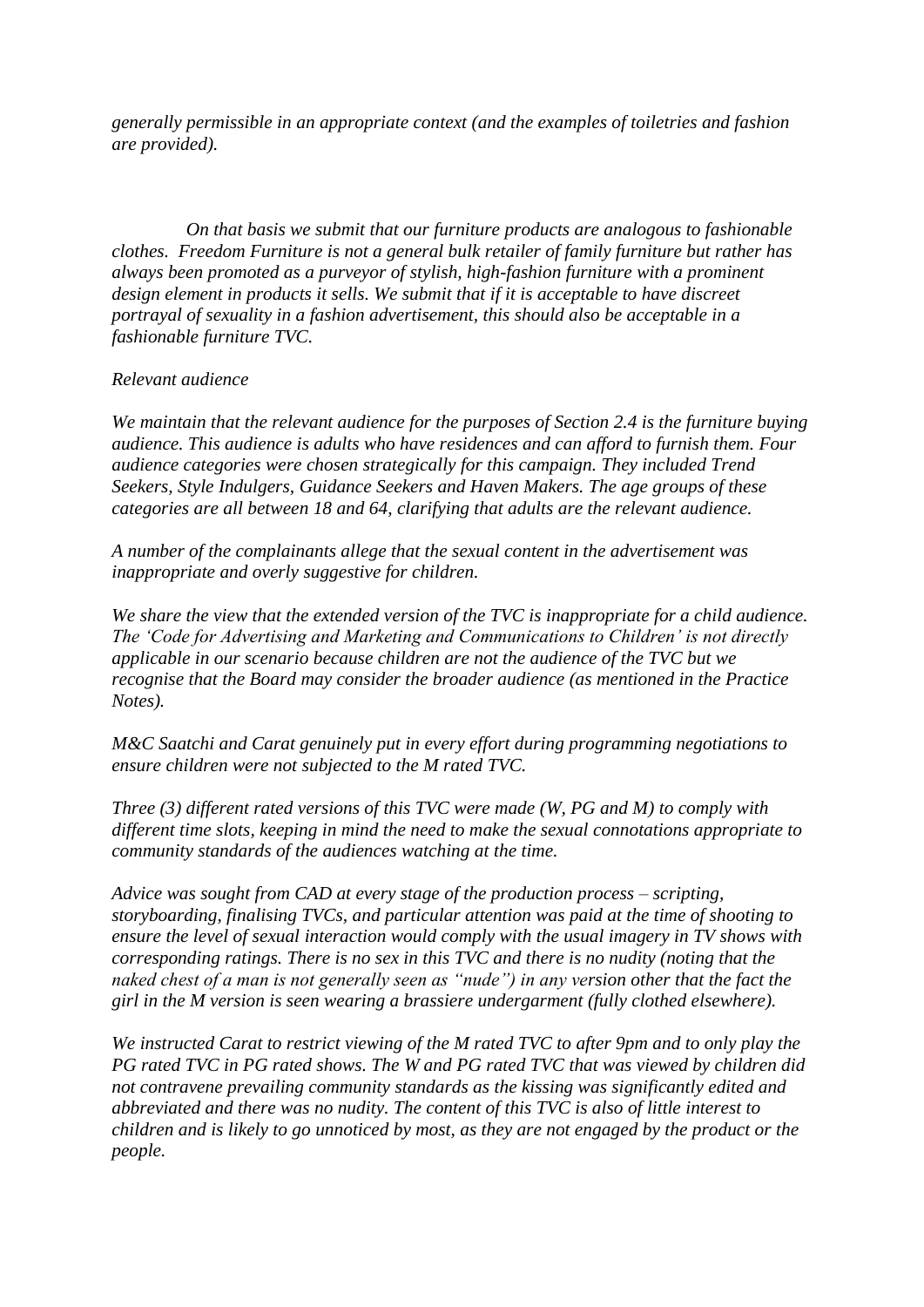*Complaints around "Australia"s Funniest Home Videos"*

*The majority of the audience for this series is 18+ and the highest percentage of viewers is in the 35-54 age bracket (36%). That programme itself is rated PG and the only TVCs that ran within this programme were the W rated 15sec and the 30sec PG rated. Carat has advised that Network Nine did not notify them of any issues with running either of these TVCs within the programme.*

*Even though the W and PG TVCs are correctly rated to run within this programme, Carat on our behalf have since instructed Network Nine to withdraw the TVCs from "Australia"s Funniest Home Videos".* 

*Complaints around "The Simpsons"*

*The Simpsons is a core programme for males 18-39 and ran on both Ten and Eleven with the W and PG rated TVCs. The Simpsons rating varies from G to PG based on content of the show itself and the restrictions applicable to Ten or Eleven. Carat has advised us that prior to going on air Network Ten confirmed that there were no restrictions with placing the W/PG TVC within this programme as it was not aimed at children.*

*Even though the W and PG TVCs are correctly rated to run within this programme, Carat on our behalf have since instructed Ten and Eleven to withdraw the TVCs from "The Simpsons".* 

# *Complaints around childrens" movies*

*All obvious children"s movies/programmes had spots pre-emptively removed by Carat when the title was known to them and no longer TBA. Despite all care taken by Carat, some spots ran in family movies – for example, "Surf"s Up". Unfortunately these were not flagged by the Network to Carat as potential issues and so we were not provided with the opportunity to remove spots before going to air. We would most definitely have done this as children are not our target audience. We have subsequently been advised that the movie "Surf"s Up" ran on the Nine Network from 19:30pm to 21:30pm and was rated PG.* 

*Given that both the 15sec W rated and 30sec PG rated TVCs ran within this programme, which is consistent with the program rating, no issue was identified by the Network.*

*Correct time parameters and program ratings*

*Importantly, all of the TVC variations have run within the correct time parameters and program ratings across main and digital channels as per regulation. Despite this, the specific programming spots noted in the complaints were cancelled upon notification and replaced in alternate programming.*

*Prior to Christmas, Carat instructed all Networks that, before any TVCs were to run, if there should be a program change or a TBA that was later allocated and not suitable to our audience, then they would contact Carat who would then advise the Network as to whether the Freedom TVC should run or not. For the remainder of the campaign, Carat is conducting daily audits on whether programming spots for the TVCs are appropriate. The Networks have all confirmed that they will monitor booked spots and advise if any need rescheduling.*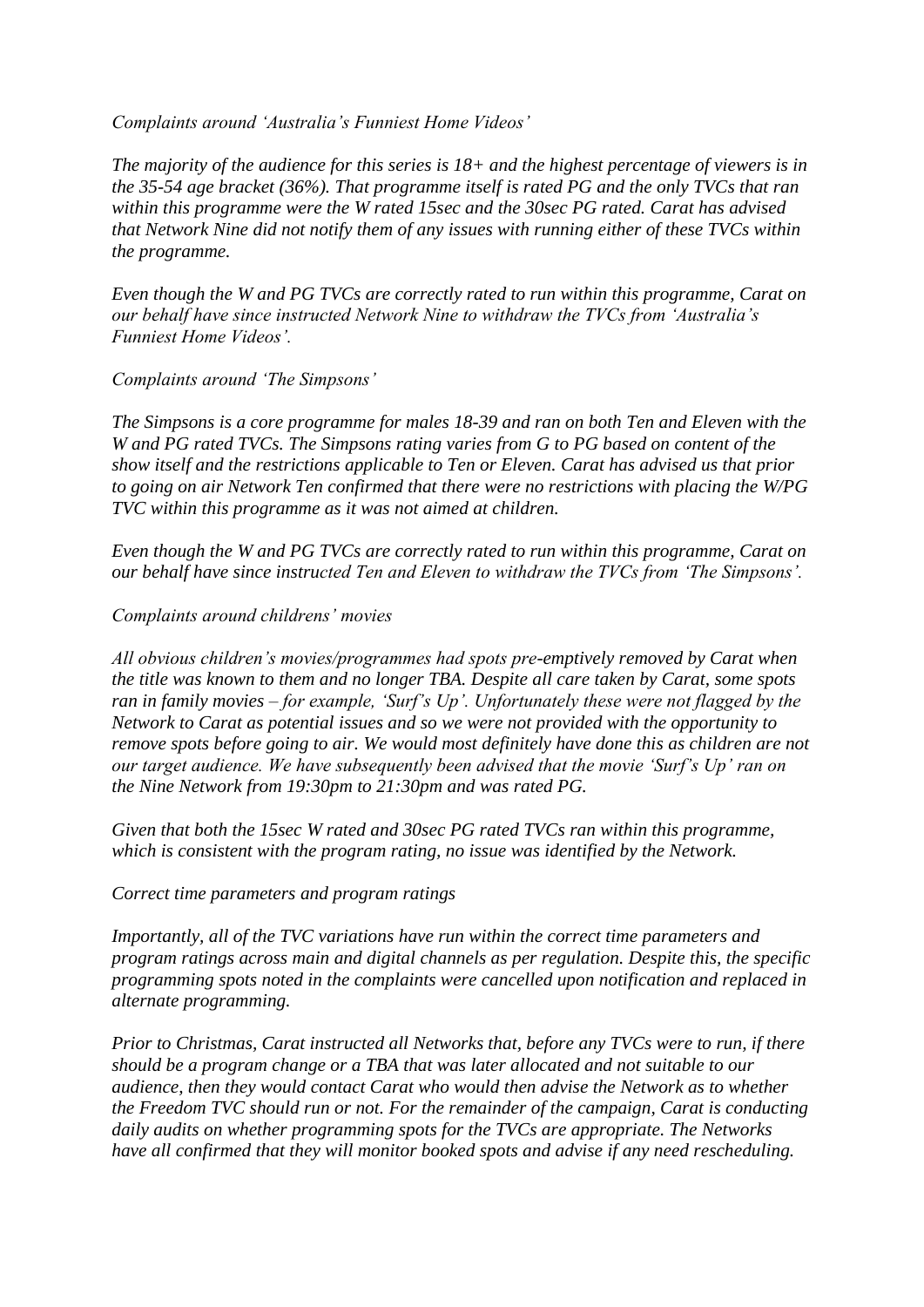#### *Adult audiences*

*We uphold that we are not in breach of Section 2.4 with respect to its relevant audience because the humorous nature of the TVC dilutes the sexual imagery and retains sensitivity for our relevant audiences that are subjected to the different versions of the TVC. The M version of the TVC was only screened together with programs of that rating or within the restricted time parameters for M rated TVCs, hence providing sufficient warning for the audience. Also, in accordance with Section 2.4, the level of nudity is low, the couple only has their shirts off; and the sexual imagery in the TVC is not profane or disturbing to the average M rating viewer.*

*The level of sexual interaction and nudity is not insensitive to prevailing community standards. Nudity, sexuality and sex seen on television in modern times is quite frequent. As mentioned above "Magic City", the American programme recently screening on Network Ten and Foxtel, has very graphic sex scenes and is acclaimed. In the M rated version of this TVC, the level of sexual interaction is very tame in comparison to many M and even PG rated TV shows and movies.* 

# *Conclusion*

*In addition to the above, we would like to note that on or about Monday, 31 December 2012, a complaint was received directly by Freedom in regards to the airing of a TVC during a family program. Freedom investigated this complaint with Carat regarding the appropriateness of programming, and put in place the process mentioned at the last paragraph under the heading Correct time parameters and program ratings above by the next business day (Wednesday, 2 January 2013).* 

*Freedom has adhered to all of the time parameters applicable to the different ratings of TVCs.* 

*We take these complaints very seriously, however we feel in this instance the complaints are not reflective of broader community standards and do not take into account the care taken to produce varying versions of the commercial.* 

*Please consider our submission above and do not hesitate to contact us if you need any further information concerning the Freedom advertisement.*

# **THE DETERMINATION**

The Advertising Standards Board ("Board") considered whether this advertisement breaches Section 2 of the Advertiser Code of Ethics (the "Code").

The Board noted the complainants' concerns that the advertisement is insulting to women, degrading to men, is suggestive of 'swinging' which is not appropriate, features sexual activity and is not appropriate for viewing by children.

The Board viewed the advertisement and noted the advertiser"s response.

The Board considered whether the advertisement complied with Section 2.1 of the Code which requires that 'advertisements shall not portray or depict material in a way which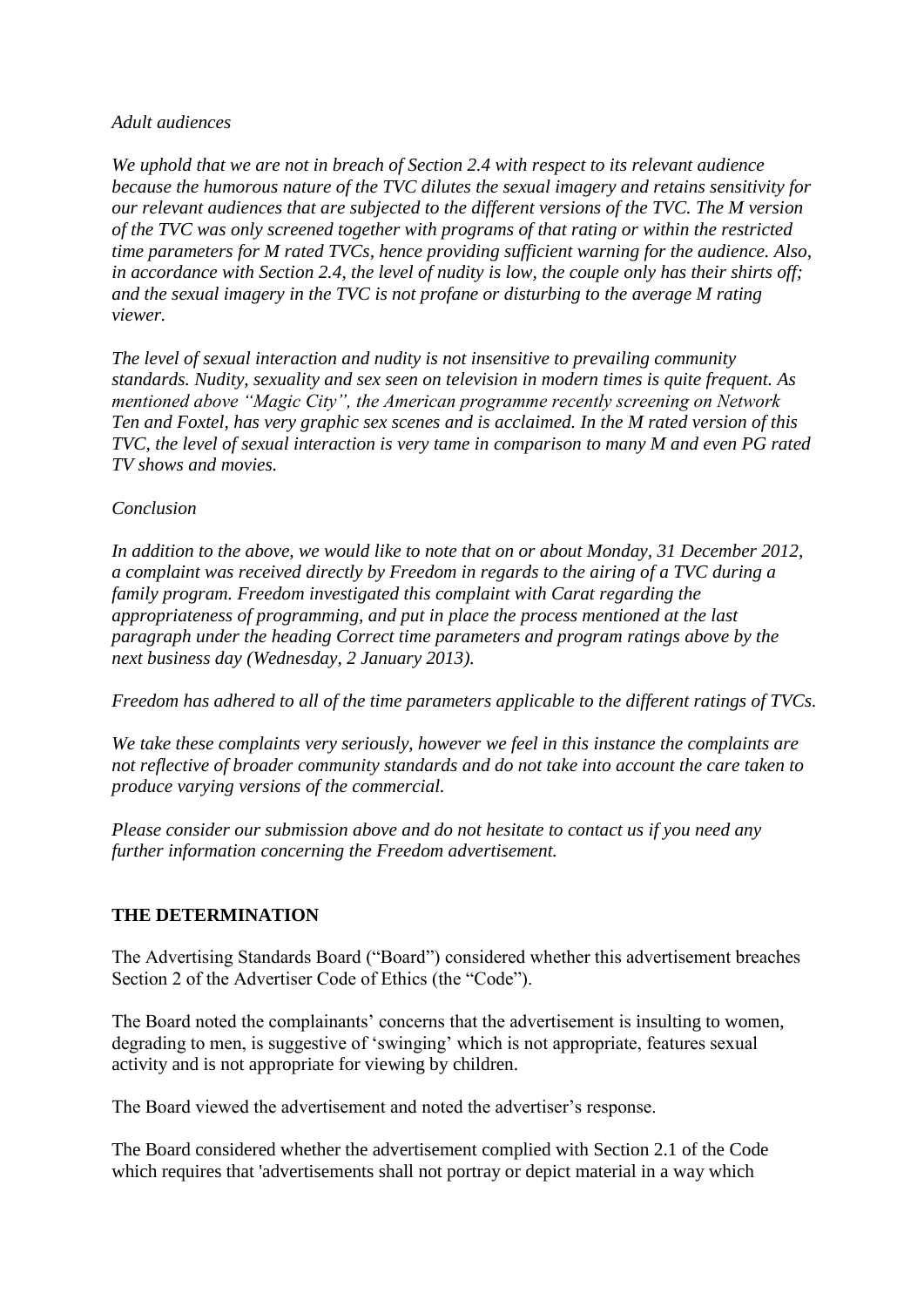discriminates against or vilifies a person or section of the community on account of race, ethnicity, nationality, gender, age, sexual preference, religion, disability, mental illness or political belief.'

The Board noted that the advertisement features a young couple getting amorous in their lounge whilst an older couple watch them through their window under the guise of admiring their furniture. The Board noted there are three versions of the advertisement which have been rated 'W', 'PG' and 'M' by CAD.

The Board noted the complainant's concerns that the advertisement is insulting to women and degrading to men and considered that both the younger and older couple are presented as equals in their respective relationships and that there is no suggestion of discrimination or vilification against either gender.

Based on the above the Board determined that, in this instance, that the advertisement did not depict any material that discriminated against or vilified any person or section of society. The Board determined that the advertisement did not breach Section 2.1 of the Code.

The Board considered whether the advertisement was in breach of Section 2.4 of the Code. Section 2.4 of the Code states: "Advertising or Marketing Communications shall treat sex, sexuality and nudity with sensitivity to the relevant audience".

The Board noted the "W" rated version of the advertisement features a couple kissing and then sitting on their lounge whilst being observed by an older couple whose apartment window overlooks them. The Board noted that the kissing scene is very brief and that the younger couple are fully clothed. The Board noted that the voiceover says, "whatever turns you on" and considered that this phrase does not necessarily refer to sex as it is commonly used in Australian vernacular to refer to whatever you prefer to do.

The Board considered that the overall tone and content of the "W" rated advertisement is mild and does treat sex, sexuality and nudity with sensitivity to the relevant audience which could include children.

The Board noted the "PG" rated version of the advertisement features more kissing and the younger couple are shown moving from their lounge to the floor. The Board noted that at the end of the advertisement the younger man is about to remove his t-shirt when he notices that he is being observed by the older couple. The Board noted that no nudity is shown and considered that the suggestion of removing an item of clothing is not inappropriate in this instance. The Board noted that the focus of the advertisement is on the older couple more than the younger couple and considered that whilst this version is more sexualized than the "W" rated version, its content is still appropriate for viewing by an audience which could include children.

The Board noted the advertiser"s response which stated that care had been taken to place the different versions of the advertisement in the appropriate programming material and that following complainants' concerns regarding placement of the 'PG' version in 'PG' rated family movies the advertiser had instructed their media buyer to take greater care for the remainder of the campaign as their target audience is adults not children despite the rating.

The Board considered that the overall tone and content of the "PG" rated version of the